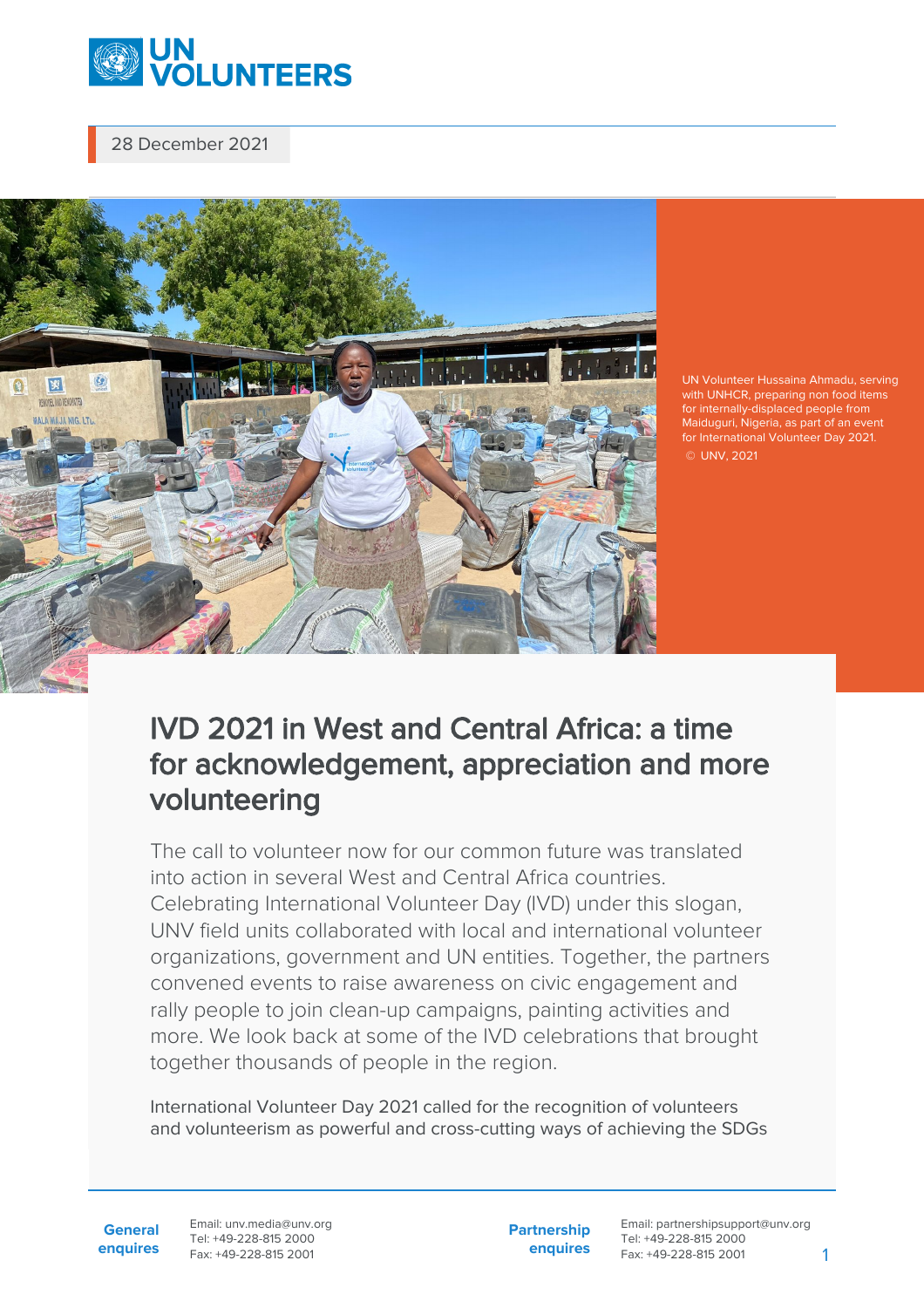

and building an inclusive world. A number of UN partner representatives, influencers and national authorities shared via social media their [messages](https://youtube.com/playlist?list=PLIPU90XDRFe7OSEEjJKRXBwbFMgauQQFl) [of acknowledgement and appreciation for the support of volunteers.](https://youtube.com/playlist?list=PLIPU90XDRFe7OSEEjJKRXBwbFMgauQQFl)

**A EXT** Through volunteering, people of all genders, abilities and backgrounds have an opportunity to be part of shaping their future. I thank all volunteers for their commitment to peace and development in their communities and worldwide. --Giovanie Biha, Deputy Special Representative of the UN Secretary-General for West Africa and the Sahel

Nigeria and Congo were among the 15 UNV field units selected worldwide to host Volunteer Country Awards in commemoration of UNV's 50th anniversary. UN and other volunteers were invited to showcase their work in different categories, including innovation, community engagement, gender and COVID-19, as well as UN agency-based and Government-selected national volunteer.

The Nigeria Field Unit organized its Volunteer Awards in partnership with the UN Population Fund (UNFPA), UN Development Programme (UNDP), Resident Coordinator's Office (UNRCO), Lagos State Government and Voluntary Services Overseas.

Out of 830 volunteer applications, a jury selected 15 finalists. Winners received their prizes on 30 November, during an official ceremony with UN representatives, national authorities, and other volunteer-involving organizations.

 $\left\{ \right.$  "I had been working with government and private sector entities, but I realized that I needed to do more. I needed to do something that would have a national and international impact," says Dr Oluwatosin Jegede, National Programme Associate

**General**

**enquires** Fax: +49-228-815 2001 Email: unv.media@unv.org Tel: +49-228-815 2000

**Partnership enquires**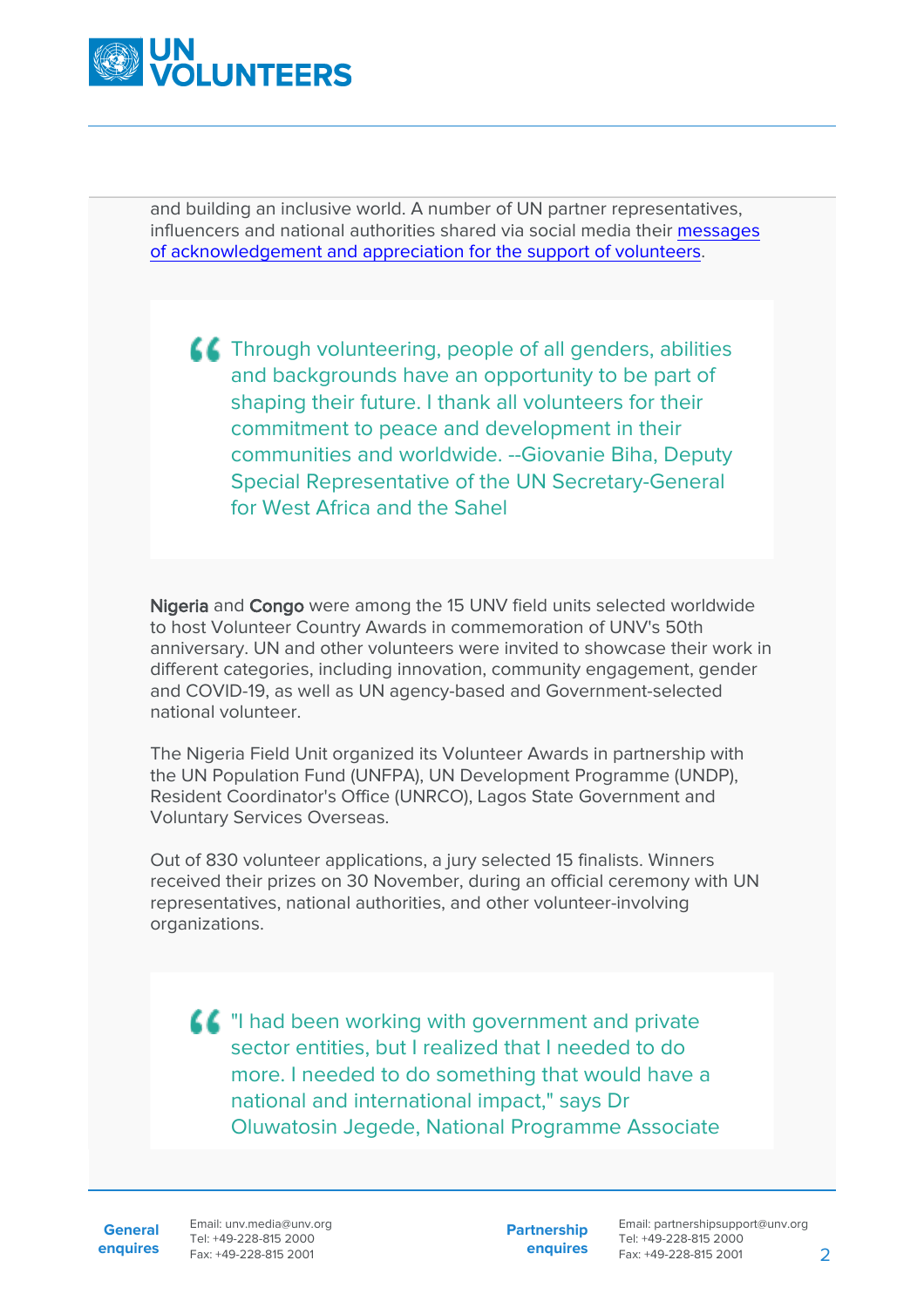

## with UN Office on Drugs, award winner in the LL COVID-19 category

He trained officers of the Nigerian Correctional Service on how to prevent, detect and respond to COVID-19 in custodial settings. Since the training in September 2020, there have been no reported cases among the over 70,000 inmates.

In Congo, UNV held the Volunteer Country Awards in December, with the support of the World Health Organization and in collaboration with volunteer-involving organizations. The event welcomed more than 140 participants, both online and physically. Nine volunteers received awards for their outstanding achievements and commitment to building strong communities.

Krys Bahoumina Nkounko, a national Volunteer Clinical Psychologist with the Corps des Jeunes Volontaires du Congo, received an award in the category of Government-selected national volunteer for her contribution towards inclusion. She serves at Case Dominique, which ensures the psychological accompaniment of children with special needs, including those who have autism or Down syndrome, or who are mentally/intellectually deficient, traumatized or have a disability.

Krys set up counseling and parental guidance sessions to help parents better accompany their children as they process their emotional distress.

**LE** Volunteering is giving without expecting anything in return. It is also about sharing knowledge with others for the good of the community and the nation. --Krys Bahoumina Nkounko, national Volunteer Clinical Psychologist with the Corps des Jeunes Volontaires du Congo

Further events and activities took place in 16 countries across the region to recognize and support the spirit of volunteerism to help create a better

**General**

**enquires** Fax: +49-228-815 2001 Email: unv.media@unv.org Tel: +49-228-815 2000

**Partnership enquires**